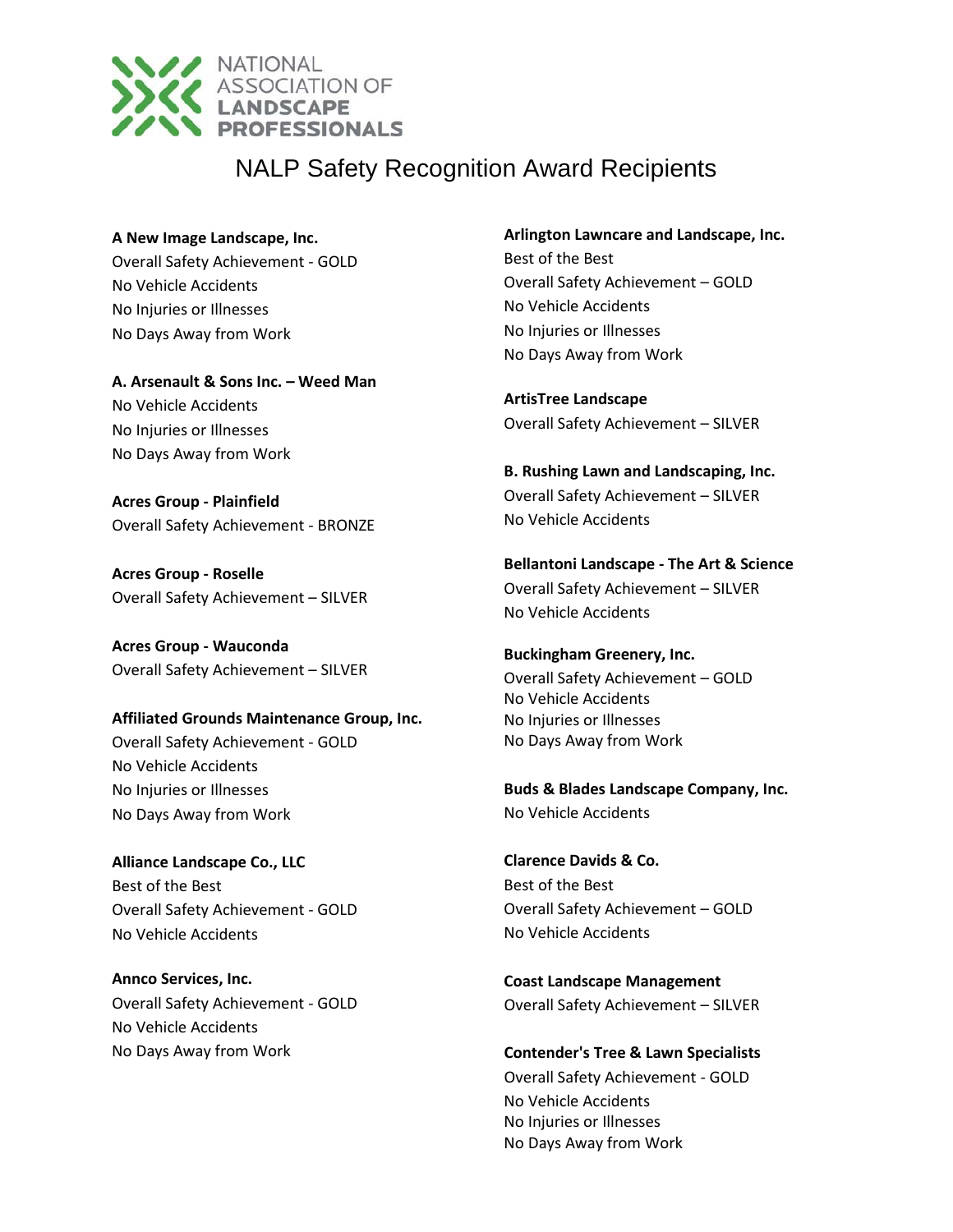

### **Curby's Lawn & Garden, LLC**

Best of the Best Overall Safety Achievement - GOLD No Vehicle Accidents No Injuries or Illnesses No Days Away From Work

**Dennis' Seven Dees Landscaping, Inc.** Overall Safety Achievement - SILVER

## **Duke's Landscape Management**

Overall Safety Achievement – GOLD No Vehicle Accidents No Days Away from Work

### **E.A. Quinn Landscape Contracting, Inc.**

Overall Safety Achievement – GOLD No Vehicle Accidents No Injuries or Illnesses No Days Away from Work

### **Edmonds Landscape and Construction Services**

Overall Safety Achievement – GOLD No Injuries or Illnesses No Days Away from Work

**Engledow Group** Overall Safety Achievement – SILVER No Days Away from Work

**Environmental Enhancements, Inc.** Overall Safety Achievement – GOLD No Vehicle Accidents No Days Away From Work

**Falling Leaves Lawncare** No Vehicle Accidents

**Farmside Landscape & Design** Overall Safety Achievement – SILVER No Vehicle Accidents

**Fine Earth Landscape Inc.** Overall Safety Achievement – BRONZE

**Focal Pointe Outdoor Solutions, Inc.** Overall Safety Achievement – SILVER

**Foegley Landscape Inc.** No Vehicle Accidents No Injuries or Illnesses No Days Away from Work

**Four Seasons Nursery & Landscape Services** No Vehicle Accidents

## **Ganshert Nursery & Landscapes, LLC** Overall Safety Achievement – GOLD

No Vehicle Accidents No Injuries or Illnesses No Days Away from Work

## **Garrett Churchill, Inc.**

Overall Safety Achievement – BRONZE No Vehicle Accidents No Days Away From Work Most Improved Fleet Safety

### **Good Earth Landscaping & Maintenance**

Overall Safety Achievement – SILVER No Vehicle Accidents No Injuries or Illnesses No Days Away from Work

**Goodmark Nurseries, LLC** Overall Safety Achievement - SILVER No Vehicle Accidents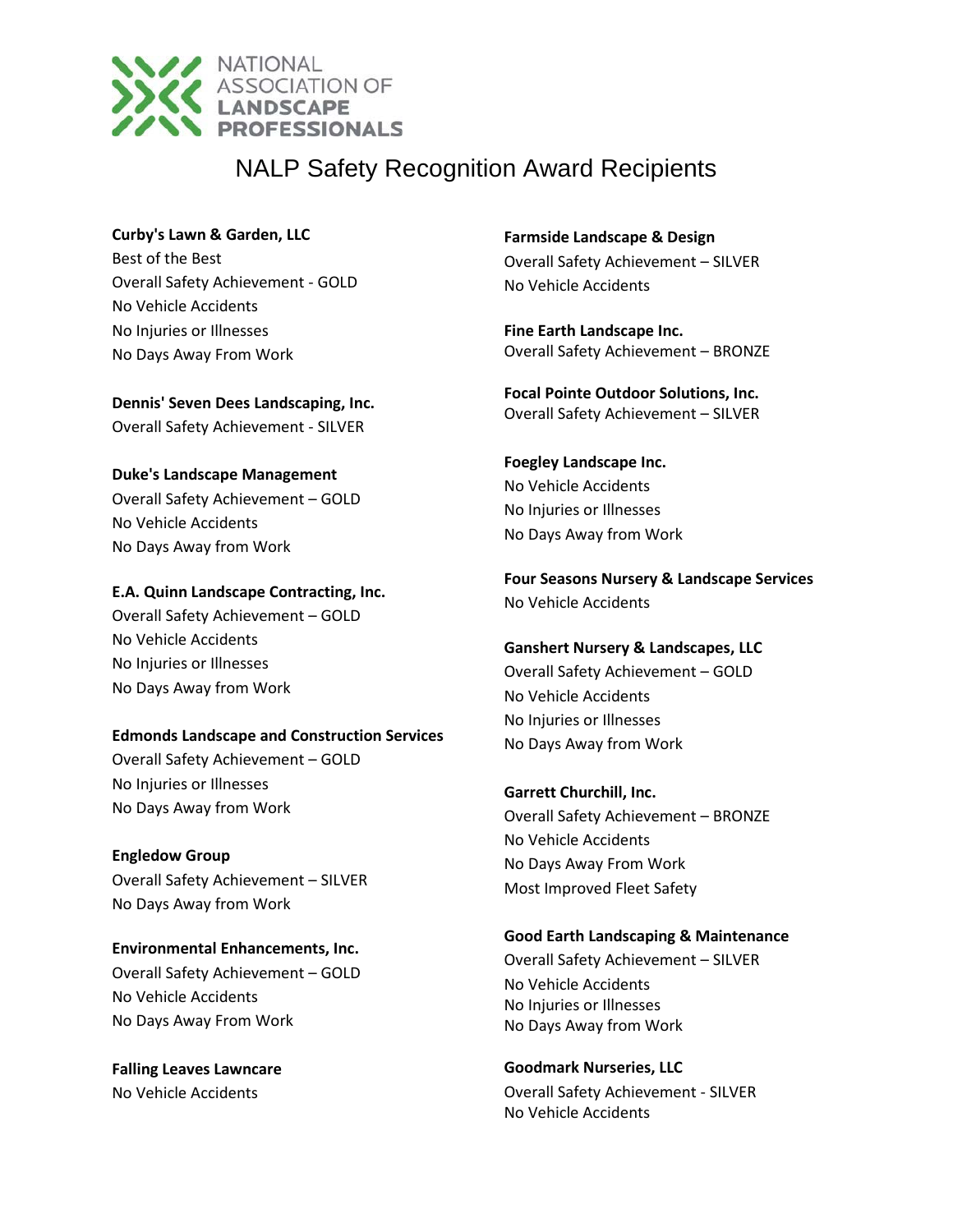

**Greenleaf Landscapes, Inc.**

Overall Safety Achievement - GOLD No Vehicle Accidents No Injuries or Illnesses No Days Away from Work

**Greenleaf Services, Inc. – Linville, NC** Best of the Best Overall Safety Achievement - GOLD No Vehicle Accidents No Injuries or Illnesses No Days Away From Work

## **Greenleaf Services, Inc. – Wilmington, DE**

Overall Safety Achievement – SILVER No Vehicle Accidents

## **Green-Up Landscape, LLC**

Overall Safety Achievement – SILVER No Vehicle Accidents No Injuries or Illnesses No Days Away from Work

**Grunder Landscaping Company** Overall Safety Achievement – BRONZE No Days Away from Work

**Hemlock Landscapes, Inc.** Overall Safety Achievement – BRONZE

**Hidden Creek Landscaping, Inc.** No Vehicle Accidents No Days Away from Work

**Hidden Lane Landscaping & Design, Inc.** No Vehicle Accidents

**Horizon Landscape Co.** No Vehicle Accidents No Injuries or Illnesses No Days Away from Work

**Independence Property Services - Region 750** Overall Safety Achievement – BRONZE No Vehicle Accidents

**J. Downend Landscaping, Inc.**

Overall Safety Achievement - GOLD No Vehicle Accidents No Days Away from Work

**Jacobsen Landscape Design & Construction, Inc.** Overall Safety Achievement – BRONZE No Vehicle Accidents

**James River Grounds Management – Glen Allen** Overall Safety Achievement - GOLD No Vehicle Accidents No Days Away from Work

**James River Grounds Management - Charlottesville** Overall Safety Achievement - GOLD No Vehicle Accidents No Days Away from Work

**James River Grounds Management – Chesterfield** Overall Safety Achievement – SILVER No Days Away From Work Most Improved Employee Safety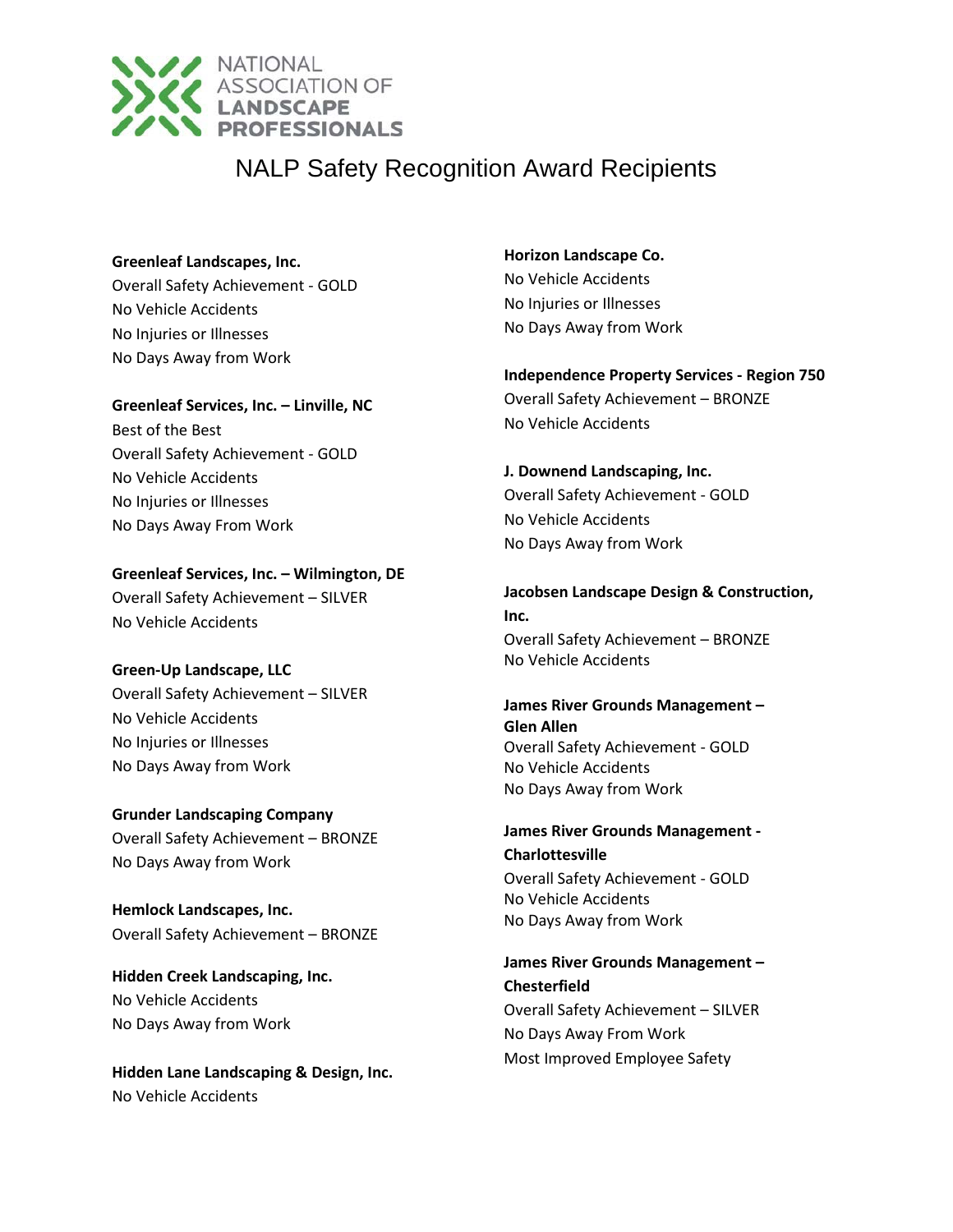

**James River Grounds Management – Newport News** Overall Safety Achievement – SILVER

**James River Grounds Management - Portsmouth** Overall Safety Achievement - GOLD No Vehicle Accidents

**James River Nurseries Inc.** No Vehicle Accidents No Injuries or Illnesses No Days Away from Work

**Keep It Green Landscaping** Overall Safety Achievement – SILVER No Vehicle Accidents No Injuries or Illnesses No Days Away from Work

**LandCare USA, LLC** Overall Safety Achievement – SILVER

**Landscape Creations** No Vehicle Accidents No Injuries or Illnesses No Days Away From Work

**Landscape Images, Ltd.** Overall Safety Achievement - GOLD No Vehicle Accidents No Injuries or Illnesses No Days Away From Work

**Landscape Management Systems** Overall Safety Achievement - GOLD No Days Away from Work No Injuries or Illnesses

**Landscape Workshop** Overall Safety Achievement – SILVER

**Lawn Butler** Overall Safety Achievement – GOLD No Vehicle Accidents No Injuries or Illnesses No Days Away from Work

**Lightfoot Enterprises, Inc.** Overall Safety Achievement – BRONZE No Injuries or Illnesses No Days Away from Work

**Mahoney Associates, Inc.** Overall Safety Achievement - GOLD No Vehicle Accidents No Injuries or Illnesses No Days Away From Work

**Majestic Lawn Care & Landscape, Inc.** Overall Safety Achievement – SILVER No Vehicle Accidents No Injuries or Illnesses No Days Away From Work

**Management Services Northwest, Inc.** No Days Away From Work

**Maple Leaf Associates, Inc.** No Vehicle Accidents No Injuries or Illnesses No Days Away From Work

**Marsh Brothers Lawns & Landscaping, LLC** No Vehicle Accidents No Injuries or Illnesses No Days Away From Work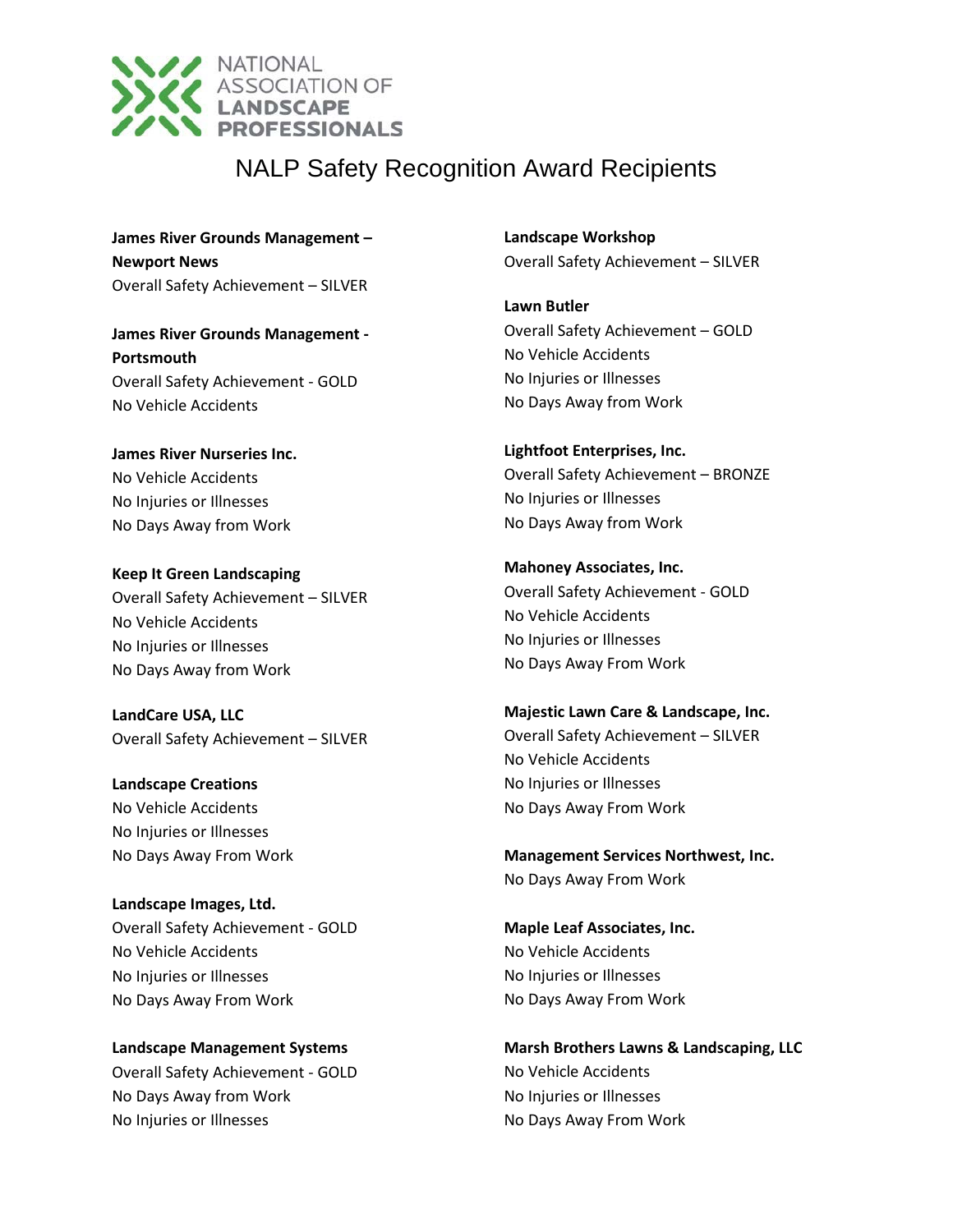

**Mountain West Environments, Inc.** No Vehicle Accidents No Injuries or Illnesses No Days Away from Work

**New Desert Gallery, Inc.** Overall Safety Achievement - SILVER No Vehicle Accidents No Injuries or Illnesses No Days Away from Work

**No Ka Oi Landscape Services, LLC** No Vehicle Accidents

**Pacific Landscape Management** Overall Safety Achievement – BRONZE

**Parks Landscape, Inc.** No Vehicle Accidents No Injuries or Illnesses No Days Away from Work

**Pleasant Valley Landscapes, Inc.** Overall Safety Achievement – GOLD No Vehicle Accidents No Injuries or Illnesses No Days Away from Work

**Raimondi Horticultural Group** Overall Safety Achievement - SILVER No Vehicle Accidents

**Reliable Property Services - Region 710** Overall Safety Achievement – GOLD No Vehicle Accidents No Injuries or Illnesses No Days Away from Work

**Reliable Property Services - Region 730** Overall Safety Achievement - SILVER No Vehicle Accidents No Days Away from Work

**Salsbery Brothers Landscaping** Overall Safety Achievement - SILVER No Vehicle Accidents No Days Away from Work

**SchoggenScapes, Inc.** Overall Safety Achievement – BRONZE No Injuries or Illnesses No Days Away from Work

**Schrock Premier Landscaping, Inc.** No Vehicle Accidents

**Serpico Landscaping, Inc.** Overall Safety Achievement – BRONZE

**SharpeScapes, Inc.** Overall Safety Achievement - SILVER No Vehicle Accidents No Injuries or Illnesses No Days Away from Work

**Simmons Landscape & Irrigation, Inc.** Overall Safety Achievement - SILVER No Vehicle Accidents No Injuries or Illnesses No Days Away from Work

**Snow & Sons Landscaping, Inc.** Overall Safety Achievement – GOLD No Injuries or Illnesses No Days Away from Work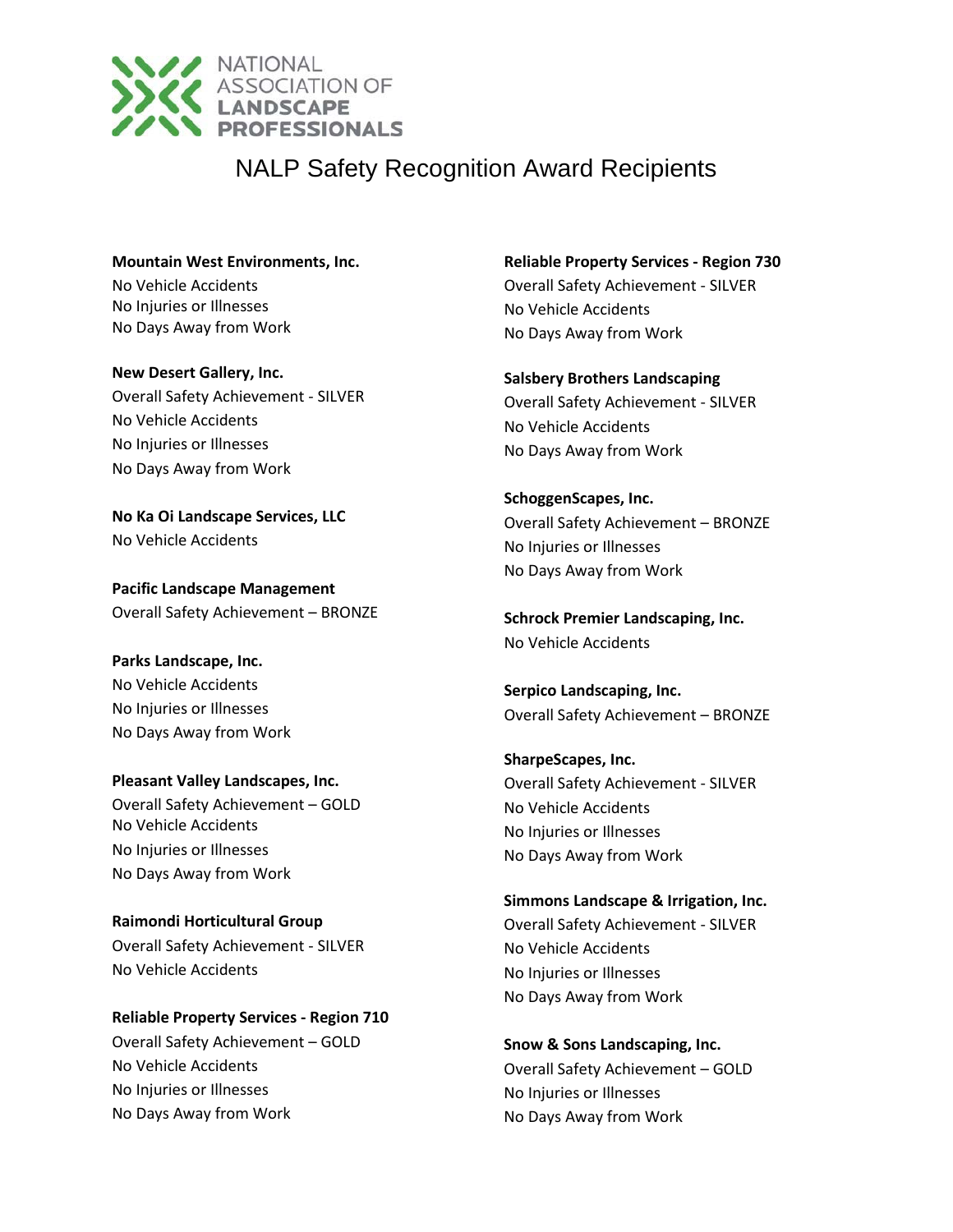

**South Branch Nurseries, Inc.** Overall Safety Achievement – BRONZE No Injuries or Illnesses No Days Away from Work

**Southern Botanical, Inc.** Overall Safety Achievement – BRONZE

**Sunscape Landscaping, Inc.** Overall Safety Achievement – BRONZE No Days Away from Work

**Swingle Lawn, Tree & Landscape Care-Denver** Overall Safety Achievement – SILVER

**Swingle Lawn, Tree & Landscape Care-Firestone** Overall Safety Achievement – BRONZE

**Swingle Lawn, Tree & Landscape Care – Fort Collins** Overall Safety Achievement – SILVER No Vehicle Accidents No Days Away From Work

**T.R. Gear Landscaping, Inc.** Overall Safety Achievement – SILVER No Vehicle Accidents

**TechScape** Overall Safety Achievement – SILVER No Injuries or Illnesses No Days Away from Work

**The Cornerstone Landscape Group**

Overall Safety Achievement - SILVER No Vehicle Accidents No Days Away from Work

**The Greenery, Inc.** Overall Safety Achievement – SILVER

**The Greenwood Group, LLC** Overall Safety Achievement – GOLD No Vehicle Accidents No Injuries or Illnesses No Days Away from Work

**The Laurelrock Company** Overall Safety Achievement – SILVER No Vehicle Accidents

**The Ohio Valley Group, Inc.** Overall Safety Achievement – SILVER No Days Away From Work

**The Southern Landscape Group** Overall Safety Achievement – SILVER No Vehicle Accidents No Days Away From Work

**Timberline Landscaping, Inc.** Overall Safety Achievement - SILVER No Days Away From Work

**Toledo Lawns** No Vehicle Accidents No Injuries or Illnesses No Days Away From Work